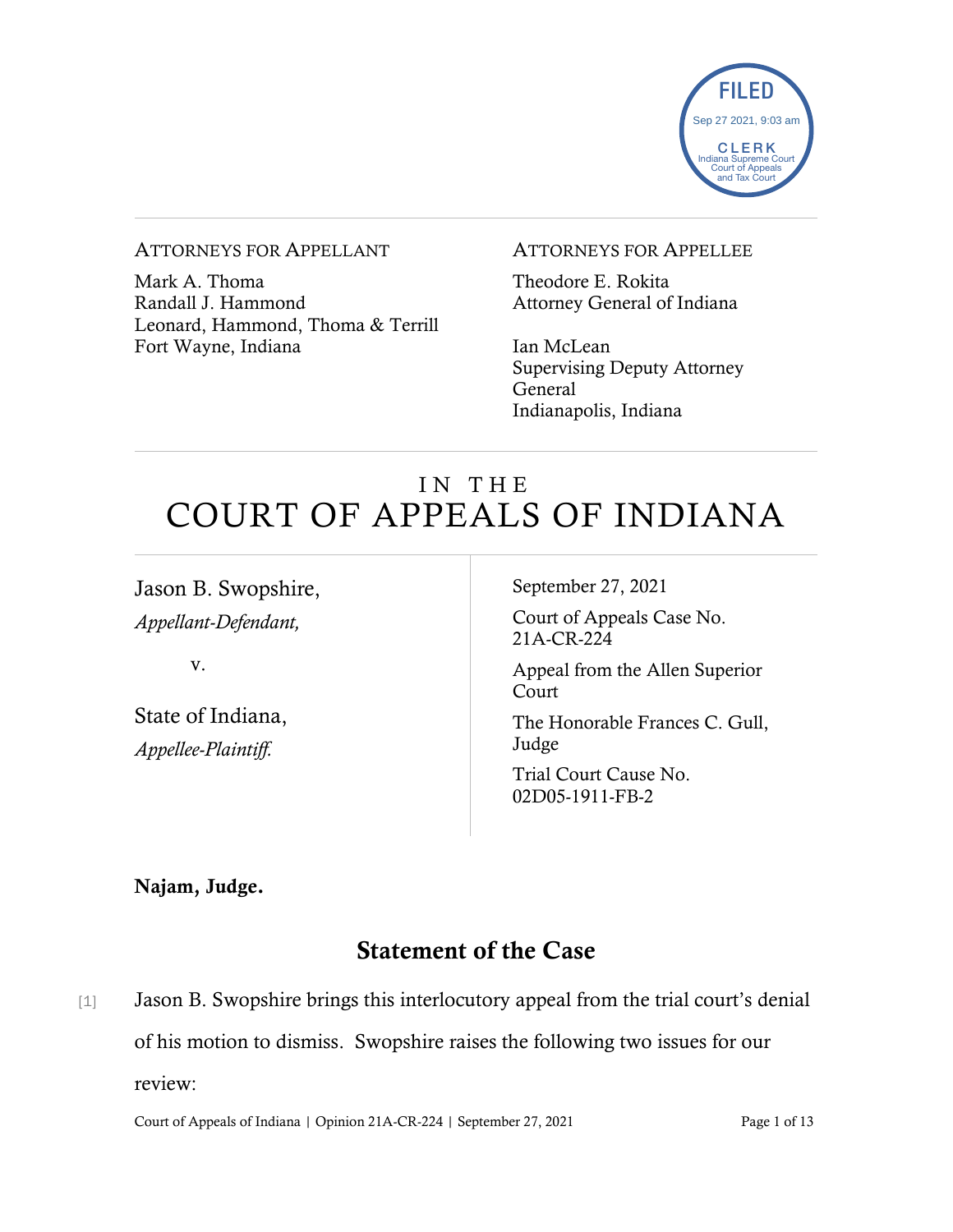- 1. Whether applying amended statutes of limitation to the State's charges against him, which alleged four counts of sexual misconduct with a minor and one count of attempted sexual misconduct with a minor, violates the federal and state constitutional prohibitions against ex post facto laws.
- 2. Whether applying the amended statutes of limitation here violates the Privileges and Immunities Clause of the Indiana Constitution.
- [2] We affirm in part, reverse in part, and remand with instructions.

## Facts and Procedural History

- [3] On November 25, 2019, the State charged Swopshire as follows:
	- Count  $1$ : sexual misconduct with a minor, as a Class B felony, for engaging in sexual intercourse with a minor between fourteen and sixteen years of age, which act was alleged to have occurred "[s]ometime during the period . . . between the 6th day of March, 2009[,] and the 2nd day of March, 2011 . . . ."
	- Count 2: sexual misconduct with a minor, as a Class B felony, for "plac[ing] his mouth on the female sex organ" of a minor between fourteen and sixteen years of age, which act was alleged to have occurred "[s]ometime during the period . . . between the 6th day of March, 2009[,] and the 2nd day of March, 2011 . . . ."
	- Count 3: sexual misconduct with a minor, as a Class B felony, for "plac[ing] his penis in the mouth" of a minor between fourteen and sixteen years of age, which act was alleged to have occurred "[s]ometime during the period . . . between the 6th day of March, 2009[,] and the 2nd day of March, 2011 . . . ."

<span id="page-1-0"></span> $<sup>1</sup>$  The charges use Roman numerals.</sup>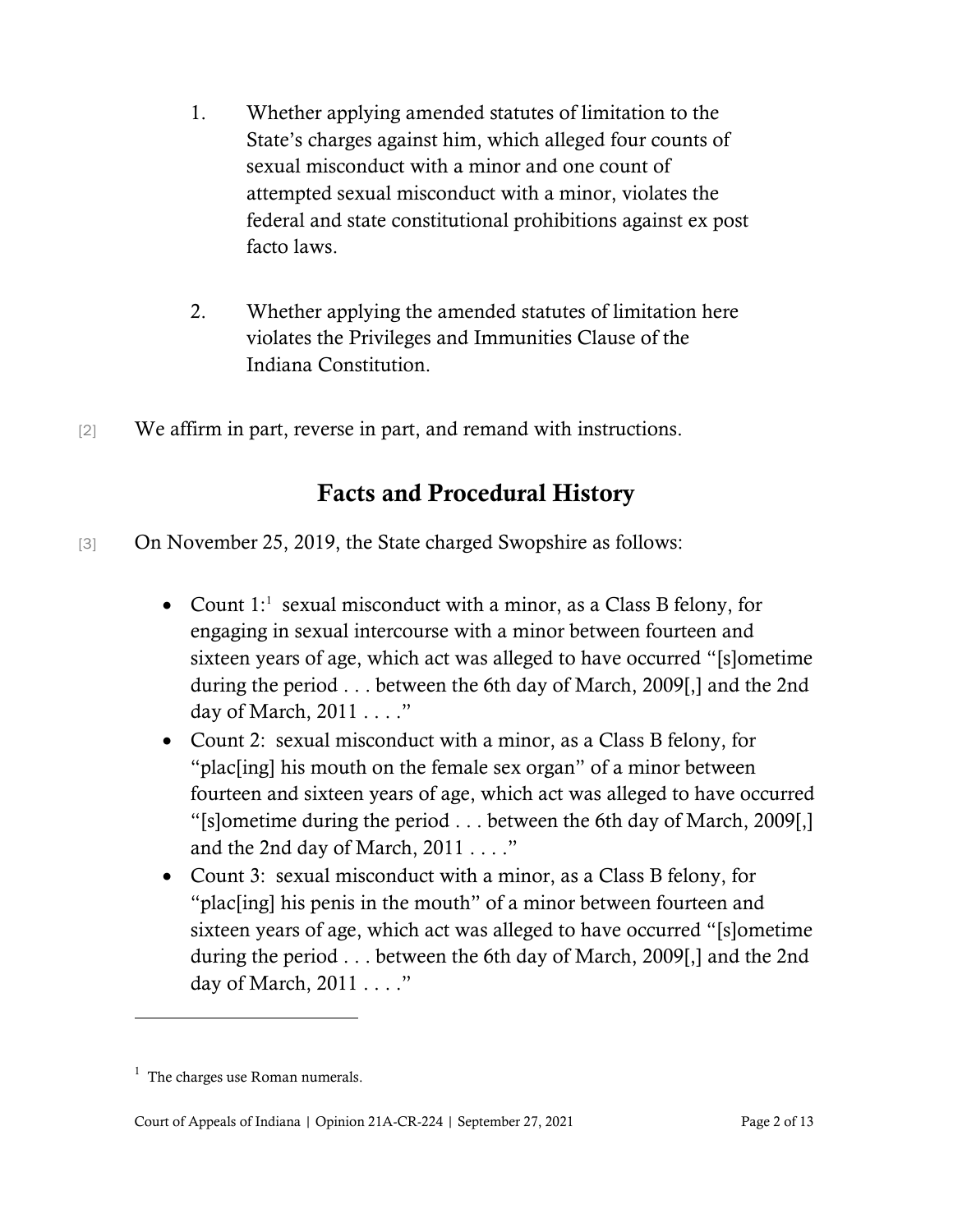- Count 4: attempted sexual misconduct with a minor, as a Class B felony, for "attempt[ing] to place his penis in the anus" of a minor between fourteen and sixteen years of age, which act was alleged to have occurred "[s]ometime during the period . . . between the 1st day of January, 2011[,] and the 2nd day of March,  $2011...$ "
- Count 5: sexual misconduct with a minor, as a Class C felony, for "fondling or touching" a minor between fourteen and sixteen years of age, with the intent to arouse or satisfy the sexual desires of Swopshire or the victim, which act was alleged to have occurred "[s]ometime during the period . . . between the 6th day of March, 2009[,] and the 2nd day of March, 2011 . . . ."

Appellant's App. Vol. II at 13-17.

- [4] According to the probable cause affidavit filed with the charges, the victim of each alleged offense was the same, and she lived with Swopshire at the time of the alleged offenses. Sometime thereafter, she reported the alleged offenses to Fort Wayne Police Department officers, stating that the facts underlying Count 1 occurred "on average once every other day" during the identified timeframes, while the facts underlying Counts 2, 3, and 5 had occurred on numerous occasions during the identified timeframes. *Id.* at 12. Also during the relevant times, Swopshire was in his mid-thirties.
- [5] After the State had filed its charges, Swopshire moved to dismiss the charges on the ground that they had been filed outside the applicable statute of limitations. He also argued that applying amended versions of the statute of limitations against him would violate the constitutional prohibitions against ex post facto laws as well as the Indiana Constitution's guarantee of equal privileges and immunities. After a hearing, the trial court denied Swopshire's motion to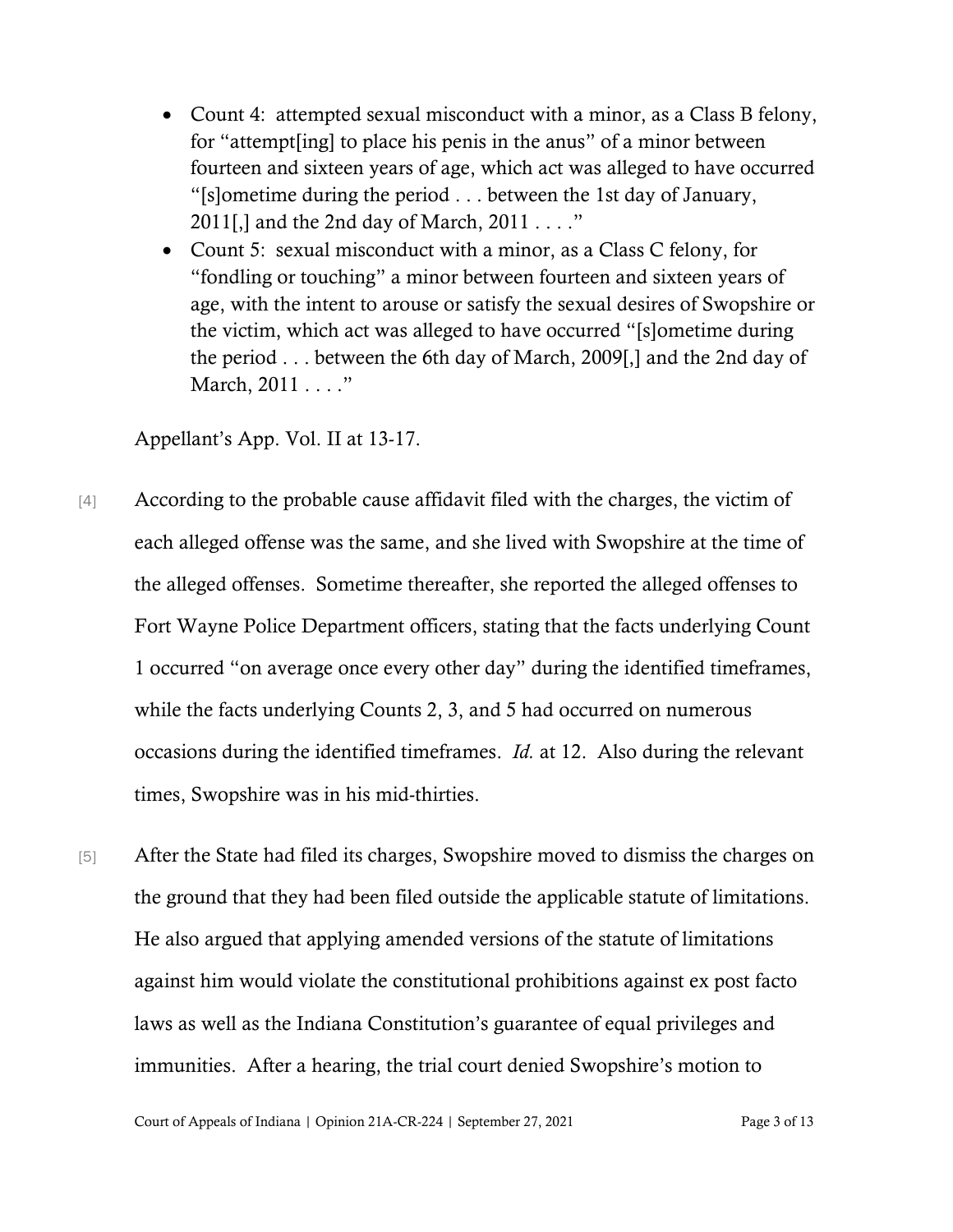dismiss. The court certified its order for interlocutory appeal, which we accepted.<sup>[2](#page-3-0)</sup>

## Discussion and Decision

### *Standard of Review and Overview*

- [6] Swopshire's motion to dismiss challenged the constitutionality of statutory amendments to the limitations period for his alleged offenses. We review such arguments *de novo*. *See, e.g.*, *Tyson v. State*, 51 N.E.3d 88, 90-91 (Ind. 2016).
- [7] Swopshire's arguments on appeal turn on the original statute of limitations that applied to the alleged offenses and two subsequent amendments to that limitations period. The State alleged that each of the five offenses occurred sometime between March 6, 2009, and March 2, 2011. At all times in that period, the original statute of limitations for sexual misconduct with a minor, both as a Class B felony and as a Class C felony, was five years from the date of the offense.<sup>[3](#page-3-1)</sup> Ind. Code  $\S 35-31-4-2(a)(1)$  (2006).
- [8] However, effective July 1, 2013, the Indiana General Assembly revised the limitations periods for sex offenses committed against children. The 2013 amendment included expanding the statute of limitations for sexual misconduct with a minor, both as a Class B felony and as a Class C felony, to ten years

<span id="page-3-0"></span> $2^2$  The trial court stayed further proceedings pending this appeal.

<span id="page-3-1"></span> $3$  The State's charges were based on a report from the victim. A different limitations period may have applied had the charges been premised on DNA evidence. *See* Ind. Code § 35-41-4-2(b) (2006).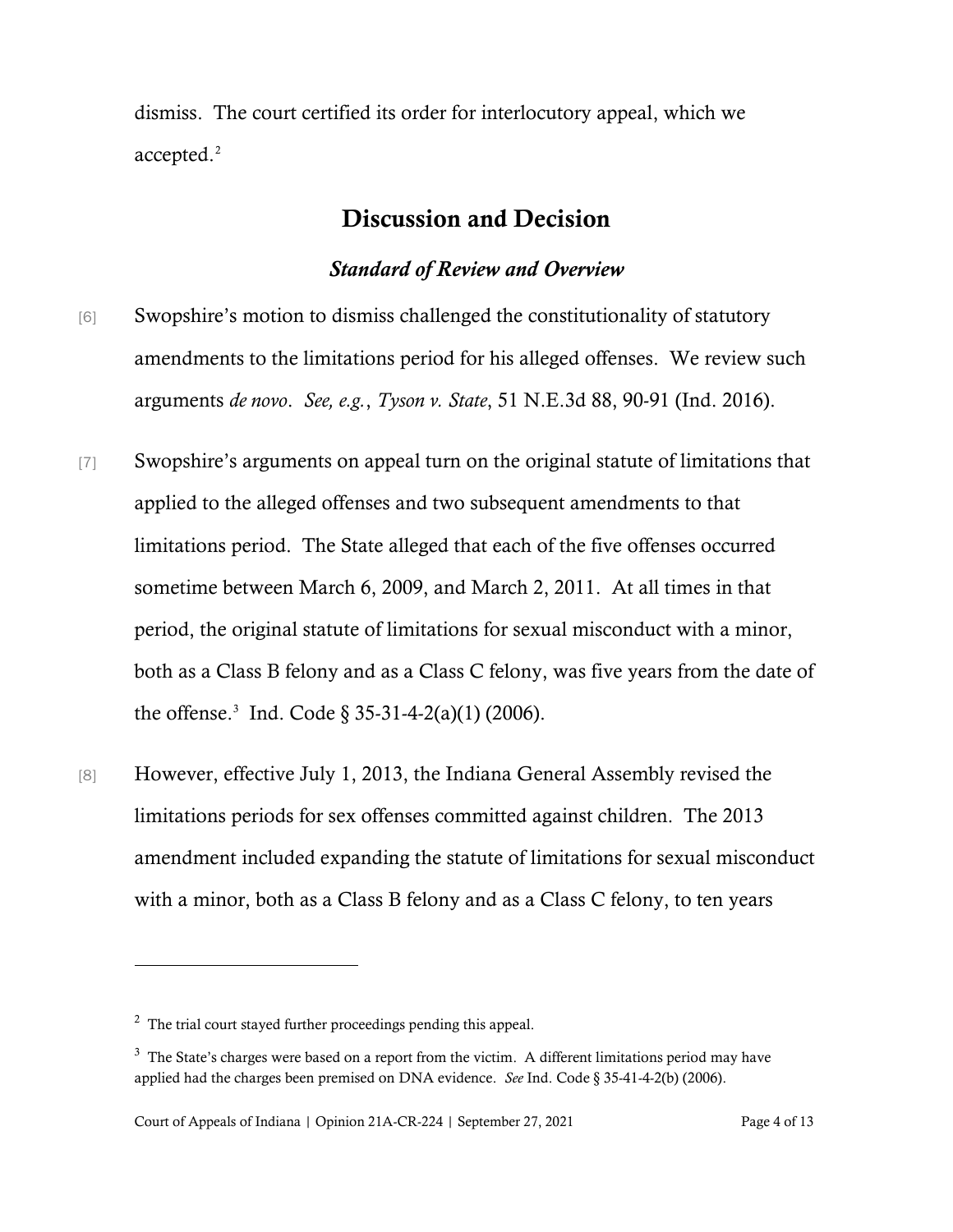from the date of the offense. I.C. § 35-31-4-2(m) (2013); *see also* I.C. § 11-8-8- 4.5(a)(8) (2013). And, effective July 1, 2019, our legislature again amended the relevant limitations period. The 2019 amendment stated that, for any offense of sexual misconduct with a minor, prosecution "is barred unless commenced before the date that the alleged victim of the offense reaches thirty-one (31) years of age . . . ."[4](#page-4-0) I.C. § 35-41-4-2(e)(5) (2019).

[9] On appeal, Swopshire argues that the original, five-year limitations period must apply to the alleged offenses because applying either of the amended limitations periods against him would violate the constitutional prohibitions against ex post facto laws. He further argues that applying the 2013 and 2019 amendments here would violate the Privileges and Immunities Clause of the Indiana Constitution. We address each argument in turn.

#### *Issue One: Alleged Ex Post Facto Violations*

[10] We first address Swopshire's argument that the original five-year limitations period applies to the State's charges and, as such, that the information was untimely. In particular, Swopshire initially asserts that the 2013 amendment cannot constitutionally be applied to him. Swopshire is not correct.

<span id="page-4-0"></span> $4$  Swopshire's alleged victim turns thirty-one years of age in 2026.

Court of Appeals of Indiana | Opinion 21A-CR-224 | September 27, 2021 Page 5 of 13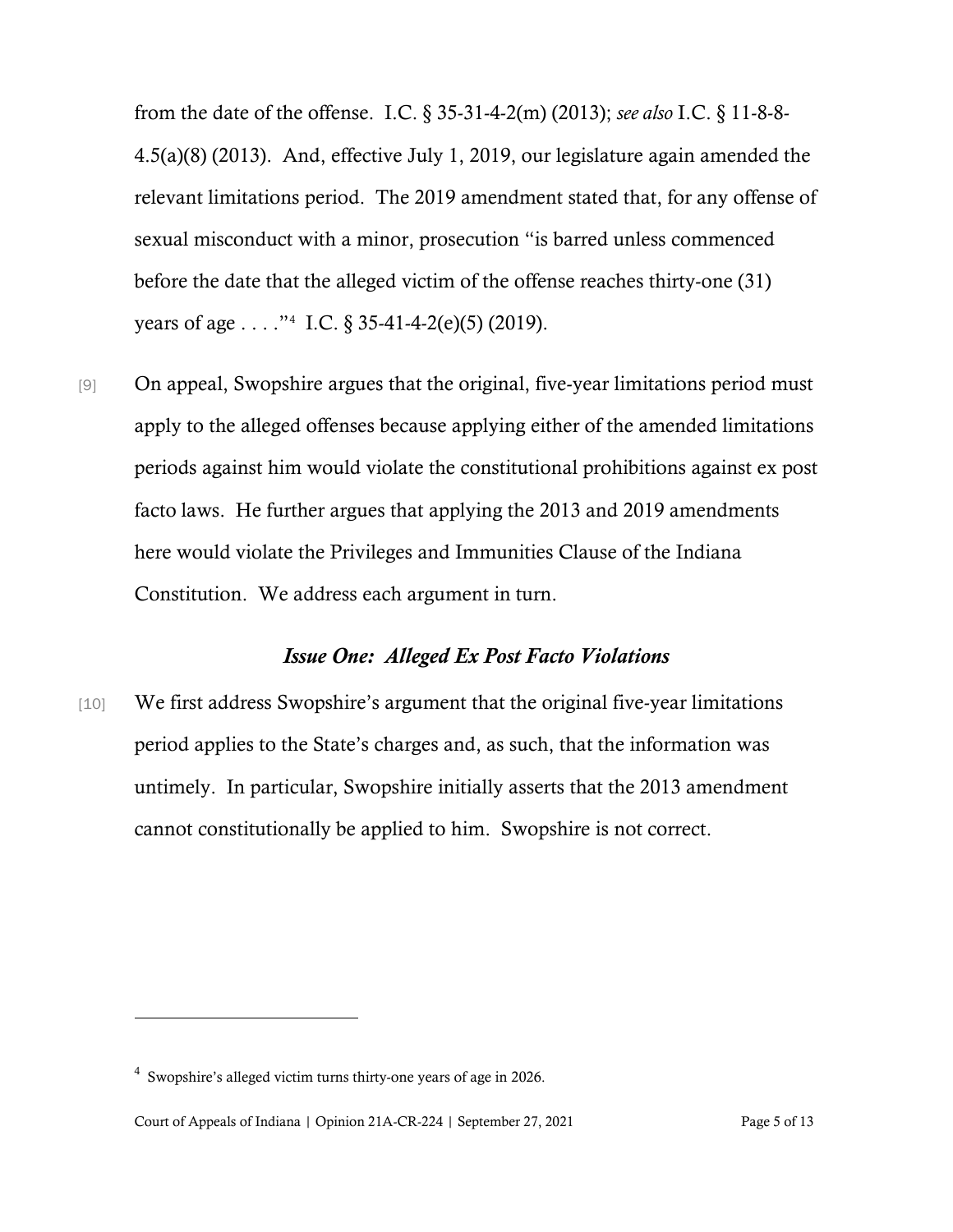[11] We have repeatedly held that extensions of statutes of limitation are applicable to crimes that have not expired at the time the extension takes effect. As we have thoroughly explained:

> Article I, § 10 of the United States Constitution prohibits the States from enacting laws with certain retroactive effects. *Stogner v. California*, 539 U.S. 607 (2003). Similarly, the Indiana Constitution provides, "'No ex post facto law . . . shall ever be passed.'" *Marley v. State*, 747 N.E.2d 1123, 1130 (Ind. 2001) (quoting Ind. Const. art. 1, § 24); *Culbertson v. State*, 792 N.E.2d 573, 578 (Ind. Ct. App. 2003), *trans. denied*. Our court has noted that the ex post facto analysis is the same under both the Indiana and federal constitutions.[[5\]](#page-5-0) *Culbertson*, 792 N.E.2d at 578; *Wiggins v. State*, 727 N.E.2d 1, 5 (Ind. Ct. App. 2000), *trans. denied* (citing *Spencer v. O'Connor*, 707 N.E.2d 1039, 1042 (Ind. Ct. App. 1999), *trans. denied*).

> The ex post facto provisions prohibit States from enacting any law that imposes a punishment for an act that was not punishable at the time it was committed or that imposes additional punishment to that which was then prescribed. The focus of the ex post facto inquiry is not whether a legislative change produced a disadvantage for the defendant but, instead, whether such change altered the definition of criminal conduct or increased the penalty by which a crime is punishable.

> > \* \* \*

<span id="page-5-0"></span><sup>&</sup>lt;sup>5</sup> The Indiana Supreme Court has since stated that, "[d]espite parallel language, we have recognized our State Constitution possesses a 'unique vitality.' Thus, although federal authority may assist in our analysis, we may find our Indiana provision dictates a different outcome." *Tyson*, 51 N.E.3d at 92 (citations omitted). However, Swopshire does not suggest that there is a difference between the state and federal provisions as applied to this appeal.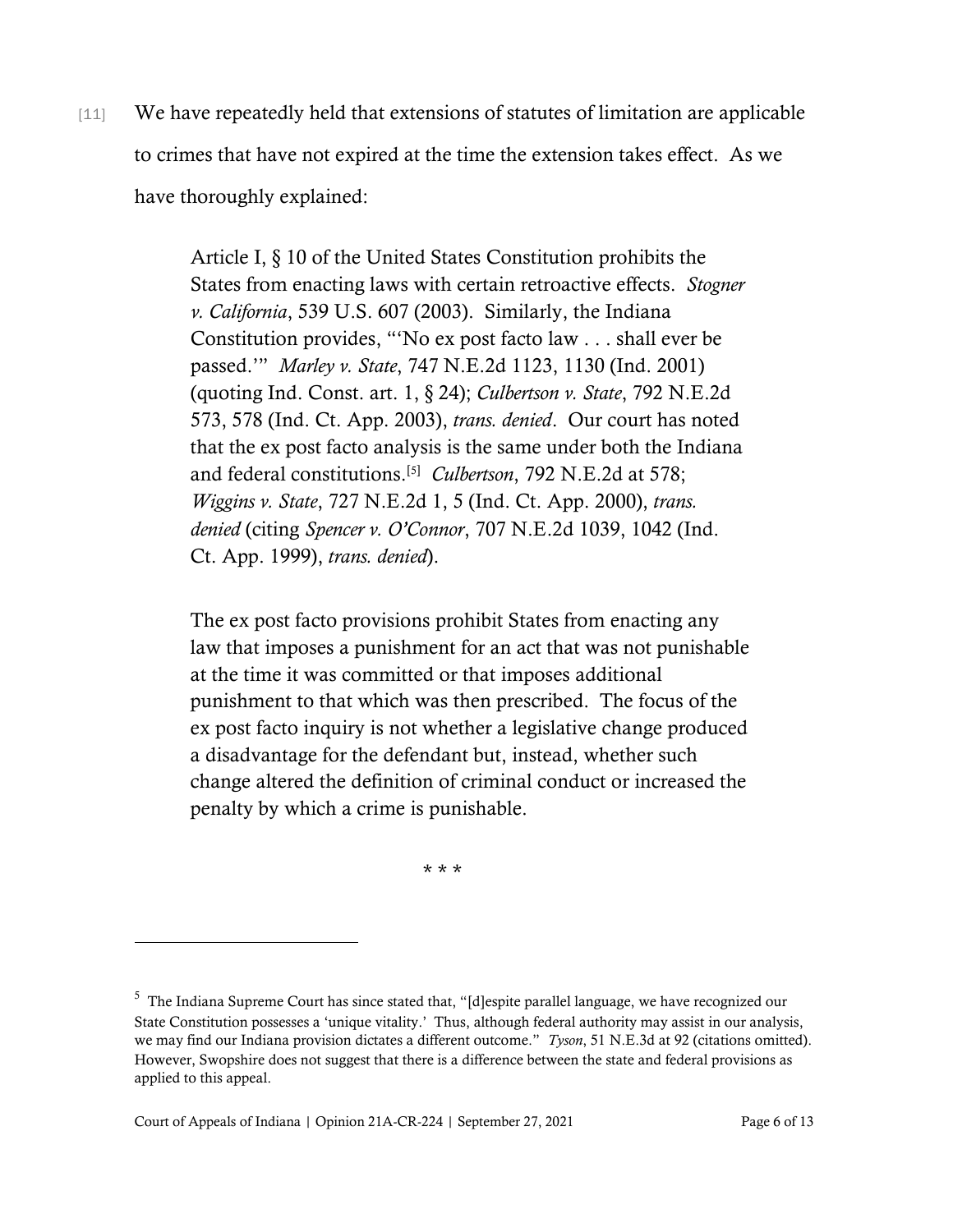[The defendant] cites *Stogner v. California* to support his argument that [an extension of the statute of limitations for child molesting from five years to ten years] violates the prohibition against ex post facto laws. In *Stogner*, the United States Supreme Court reversed the defendant's sex-related child abuse conviction on the basis that an amendment to the California statutes of limitation violated the federal Ex Post Facto Clause by allowing the defendant to be prosecuted for an offense committed beyond the old limitation period. Our case is distinguishable.

In *Stogner*, the amended statute *revived* the defendant's previously time-barred prosecution. Here, the statute of limitation for [the defendant's] offenses had not yet run when the . . . amendment extended the time period for prosecution. Even the *Stogner* [C]ourt approved the amendment of a limitation period in this context. *See Stogner*, 539 U.S. at [618] (citing with approval decisions where courts upheld extensions of *unexpired* statutes of limitation).

Our appellate courts have repeatedly noted:

Statutes of limitation pertain to the remedy and not to substantive civil rights. There can be no vested right in a remedy or mode of procedure. The accused in a criminal case cannot claim that the period prescribed by law in which a prosecution shall be begun shall remain the same as when the crime was committed. The period of limitation is granted in the grace of the sovereign and may be enlarged or contracted or altogether taken away . . . .

*Streepy v. State*, 202 Ind. 685, 687-88, 177 N.E. 897, 898 (1931) (citations omitted); *see also Wallace v. State*, 753 N.E.2d 568, 569 n.1 (Ind. 2001); *Greichunos v. State*, 457 N.E.2d 615, 616 (Ind. Ct. App. 1983). Accordingly, the extension of the limitation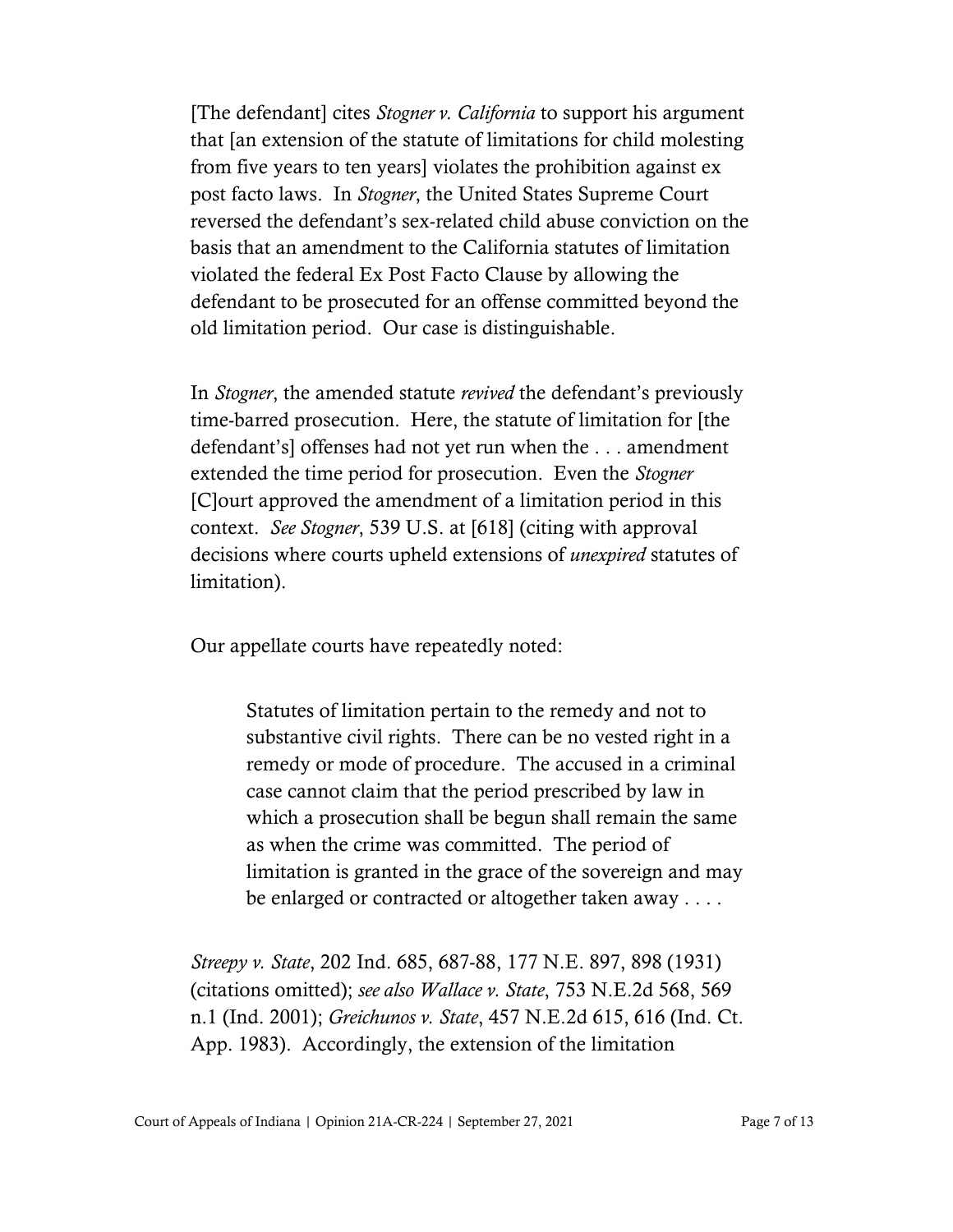period . . . does not violate the state or federal Ex Post Facto Clauses.

*Minton v. State*, 802 N.E.2d 929, 933-35 (Ind. Ct. App. 2004) (emphases in original; footnote and some citations omitted), *trans. denied*. As the United States Court of Appeals for the Seventh Circuit has more succinctly stated, "it is well settled law that applying procedural statutes such [as an amendment that] enlarges the limitations period<sup>[]</sup> does not violate the  $[E]x$   $[P]$ ost  $[F]$ acto [C]lause so long as the statute is passed before the given prosecution is barred." *United States v. Gibson*, 490 F.3d 604, 609 (7th Cir. 2007) (citing *Stogner*, 539 U.S. at 618).

[12] The earliest date alleged in the State's charges against Swopshire is March 6, 2009. The five-year limitations period for offenses on that date would have expired in March of 2014. However, effective July 1, 2013, prior to the expiration of the State's ability to charge any of the offenses as alleged here, the General Assembly enacted the 2013 amendment, which expanded the limitations period to ten years. Accordingly, applying the 2013 amendment to the State's charges as alleged does not violate the federal or state Ex Post Facto

<span id="page-7-0"></span> $6\,$  For reasons that are not clear, before the trial court and in their briefs to this Court the parties have based their calculations of the limitations periods only on the last date of the timeframes stated in the charges.

Court of Appeals of Indiana | Opinion 21A-CR-224 | September 27, 2021 Page 8 of 13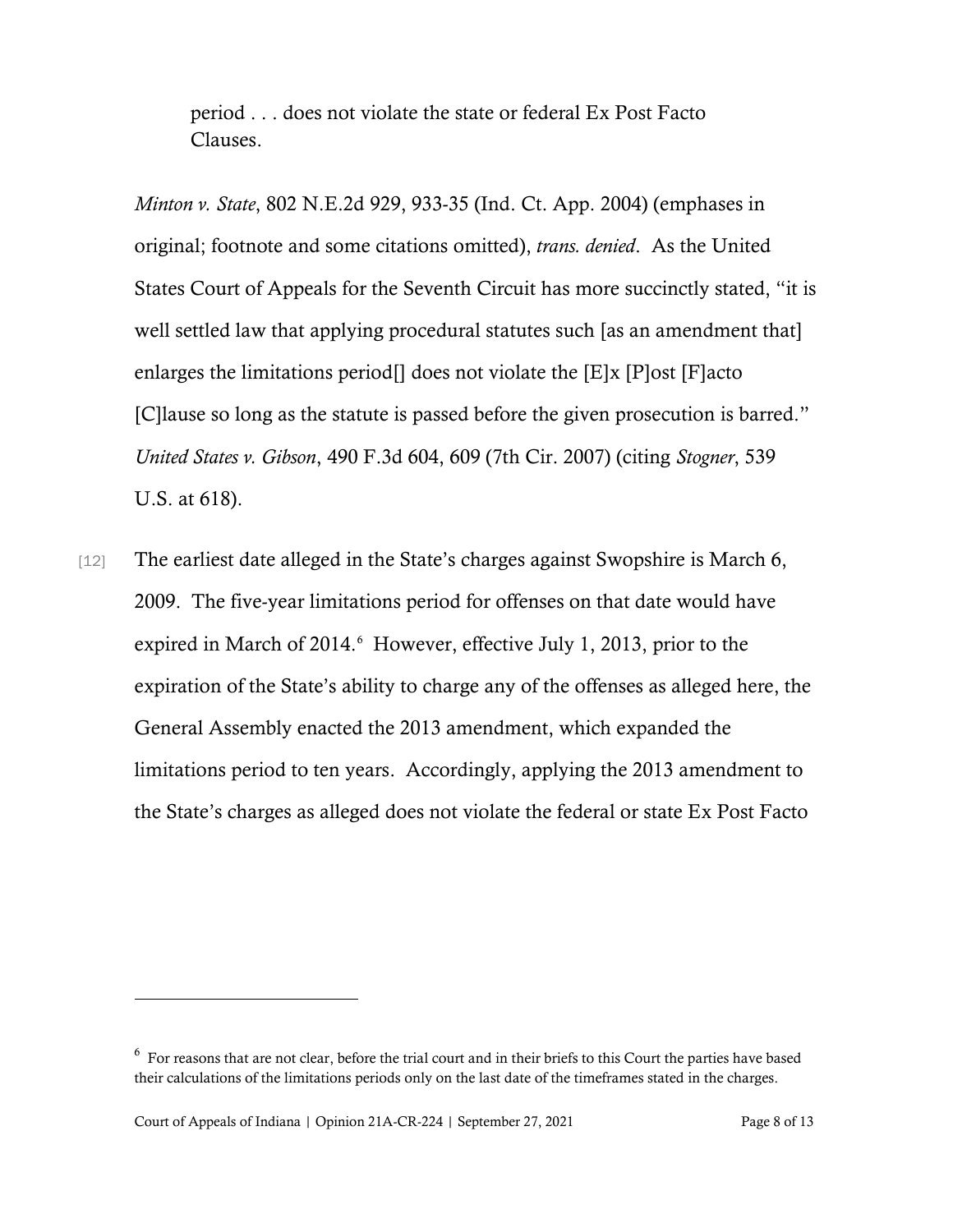Clauses, and the State had until March of 2019 under the 2013 amendment to file its charges.<sup>[7](#page-8-0)</sup> See id.

- [13] This brings us to Swopshire's alternative argument on appeal. In particular, here Swopshire argues that, even under the ten-year limitations period of the 2013 amendment, some of the dates alleged in Counts 1, 2, 3, and 5 had expired prior to the effective date of the 2019 amendment, which was July 1, 2019. [8](#page-8-1) On this narrow point, we must agree with Swopshire.
- [14] Just as it is "well established" that there is no ex post facto violation when an unexpired statute of limitations is extended, it is equally well established that the State cannot revive an expired offense by way of amending the statute of

<span id="page-8-0"></span><sup>7</sup> Swopshire asserts that *Minton* is distinguishable because *Minton* involved charges of child molesting, while here the State has alleged sexual misconduct with a minor. We do not find Swopshire's purported distinction relevant or persuasive.

<span id="page-8-1"></span> $8\,$  The State asserts that Swopshire has failed to preserve this issue for our review. We cannot agree. In his motion to dismiss, Swopshire asserted that applying the 2019 amendment to him would violate the prohibitions against ex post facto laws, and he attached the 2019 amendment to his motion. Appellant's App. Vol II at 39-40. At the hearing on his motion, Swopshire focused his argument on the 2013 amendment, but he also stated as follows:

In 2019, another amendment to the statute of limitation . . . added sexual misconduct with a minor to the 31-year list of sex offenses . . . . Our argument is that that doesn't matter. If the Court accepts our position that the 2013 amendment . . . violates ex post facto, then you don't even get to this 2019 amendment.

Tr. Vol. 2 at 5. We conclude that the arguments to the trial court sufficiently notified it of Swopshire's position that the 2019 amendment might apply to the State's allegations. *See, e.g.*, *Showalter v. Town of Thorntown*, 902 N.E.2d 338, 342 (Ind. Ct. App. 2009) ("The rule of waiver in part protects the integrity of the trial court; it cannot be found to have erred as to an issue or argument that it never had an opportunity to consider.") (quoting *GKC Ind. Theaters, Inc. v. Elk Retail Investors, LLC*, 764 N.E.2d 647, 651 (Ind. Ct. App. 2002)), *trans. denied*; *see also Gr. .J. v. Ind. Dep't of Child Servs. (In re D.J.)*, 68 N.E.3d 574, 580 (Ind. 2017) (repeating the "preference" of Indiana's appellate courts "for deciding cases on their merits"). And, in any event, "appellate courts are not prohibited from considering the constitutionality of a statute even though the issue otherwise has been waived." *Plank v. Cmty. Hosps. of Ind., Inc.*, 981 N.E.2d 49, 53-54 (Ind. 2013).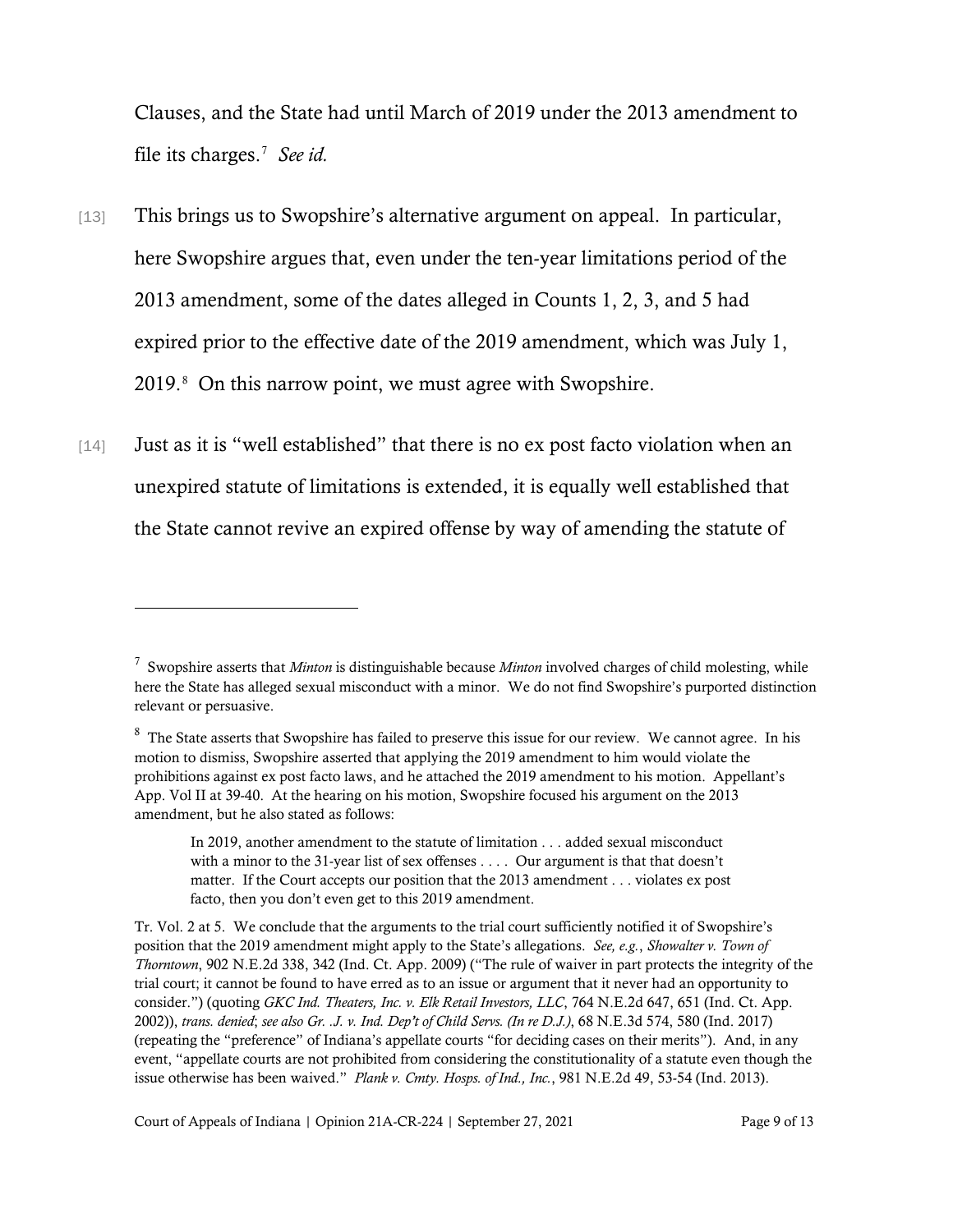limitations. *See Stogner*, 539 U.S. at 613. As the Supreme Court of the United States has stated:

After (but not before) the original statute of limitations had expired, a party such as [the defendant] was not "liable to any punishment." [The amended] statute therefore "aggravated" [the defendant's] alleged crime, or made it "greater than it was, when committed," in the sense that, and to the extent that, it "inflicted punishment" for past criminal conduct that (when the new law was enacted) did not trigger any such liability.

*Id.* In other words, once the statute of limitations for a crime has expired, the crime cannot be revived by an amendment to the statute of limitations.

- [15] The State filed its charges in November of 2019. Counts 1, 2, 3, and 5 allege a range of dates that begins on March 6, 2009. Between March 6, 2019, and June 30, 2019, the ten-year limitations period of the 2013 amendment was in effect. As such, any offense of sexual misconduct with a minor committed by Swopshire between March 6, 2009, and June 30, 2009, had expired prior to the State filing its charges. However, beginning on July 1, 2019, the 2019 amendment took effect. The 2019 amendment then captured the stated range of dates in Counts 1, 2, 3, and 5 from July 1, 2009, forward.
- [16] In sum, Counts 1, 2, 3, and 5 are premised in part on untimely and expired offenses when they state offense dates prior to July 1, 2009. We therefore reverse the trial court's denial of Swopshire's motion to dismiss in this narrow respect and remand with instructions for the court to limit the State's alleged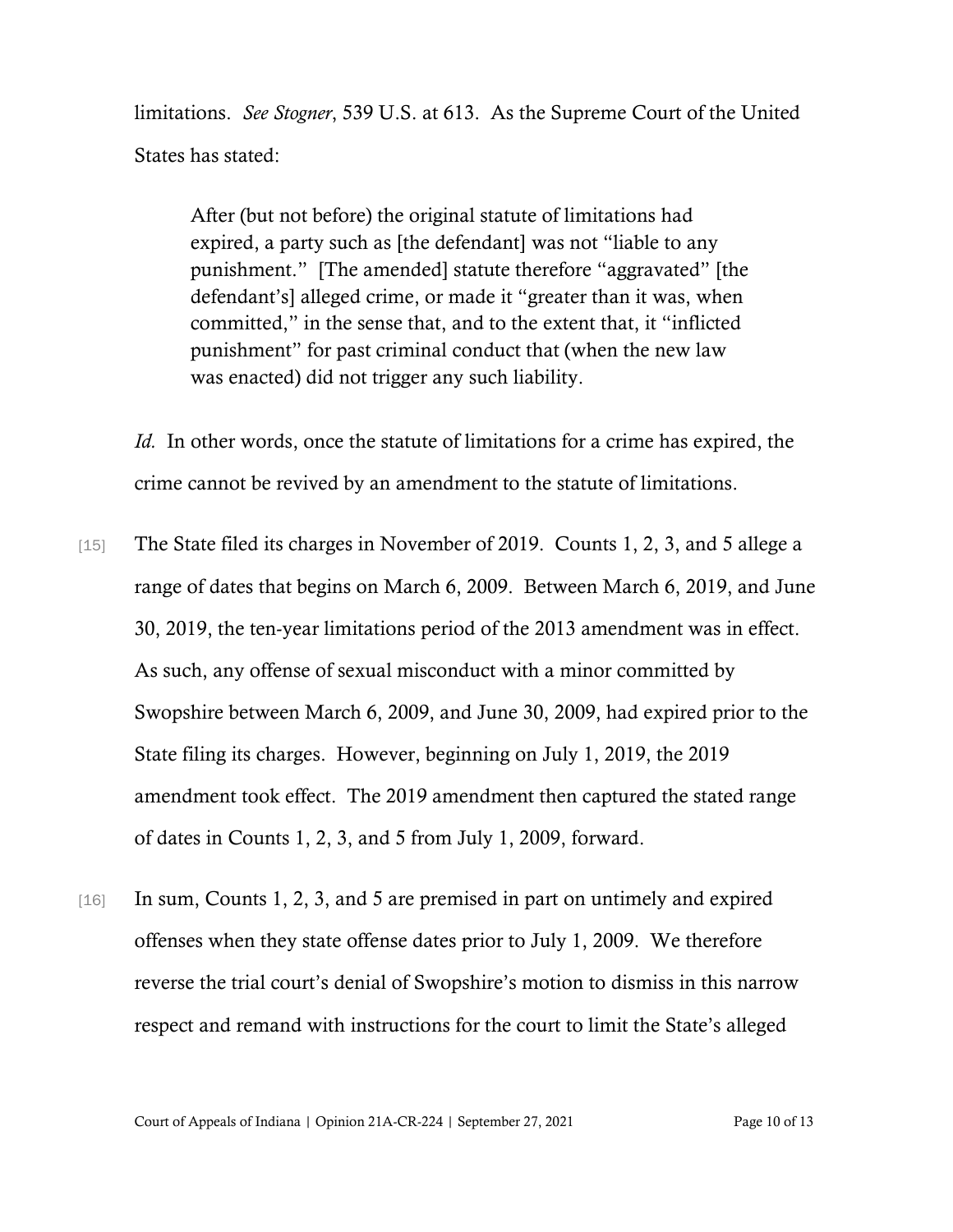timeframes in Counts 1, 2, 3, and 5 to offenses occurring on or after July 1, 2009.

#### *Issue Two: Privileges and Immunities*

[17] Swopshire also asserts on appeal that applying the 2013 and the 2019 amendments against him violates the Privileges and Immunities Clause of Article 1, Section 23 of the Indiana Constitution.

> Article 1, Section 23 of the Indiana Constitution, provides, "The General Assembly shall not grant to any citizen, or class of citizens, privileges or immunities, which, upon the same terms, shall not equally belong to all citizens." In reviewing an alleged violation of the Privileges and Immunities Clause, we employ the two-part test established by our supreme court in *Collins v. Day*, 644 N.E.2d 72 (Ind. 1994). First, the disparate treatment accorded by the legislation must be reasonably related to inherent characteristics that distinguish the unequally treated classes, and, second, the preferential treatment must be uniformly applicable and equally available to all persons similarly situated. *Collins*, 644 N.E.2d at 80. . . .

*Minton*, 802 N.E.2d at 935 (footnote omitted).

Court of Appeals of Indiana | Opinion 21A-CR-224 | September 27, 2021 Page 11 of 13 [18] Swopshire contends that the 2013 and 2019 amendments violate that test as applied to him because the amendments unequally treat two similarly situated classes: those who are alleged to have committed offenses during the original five-year limitations period but would not have been captured by the 2013 and 2019 amendments, and those, like him, who are alleged to have committed offenses during the original five-year limitations period but were captured by the amendments. As Swopshire summarizes: "[t]he inherent characteristics of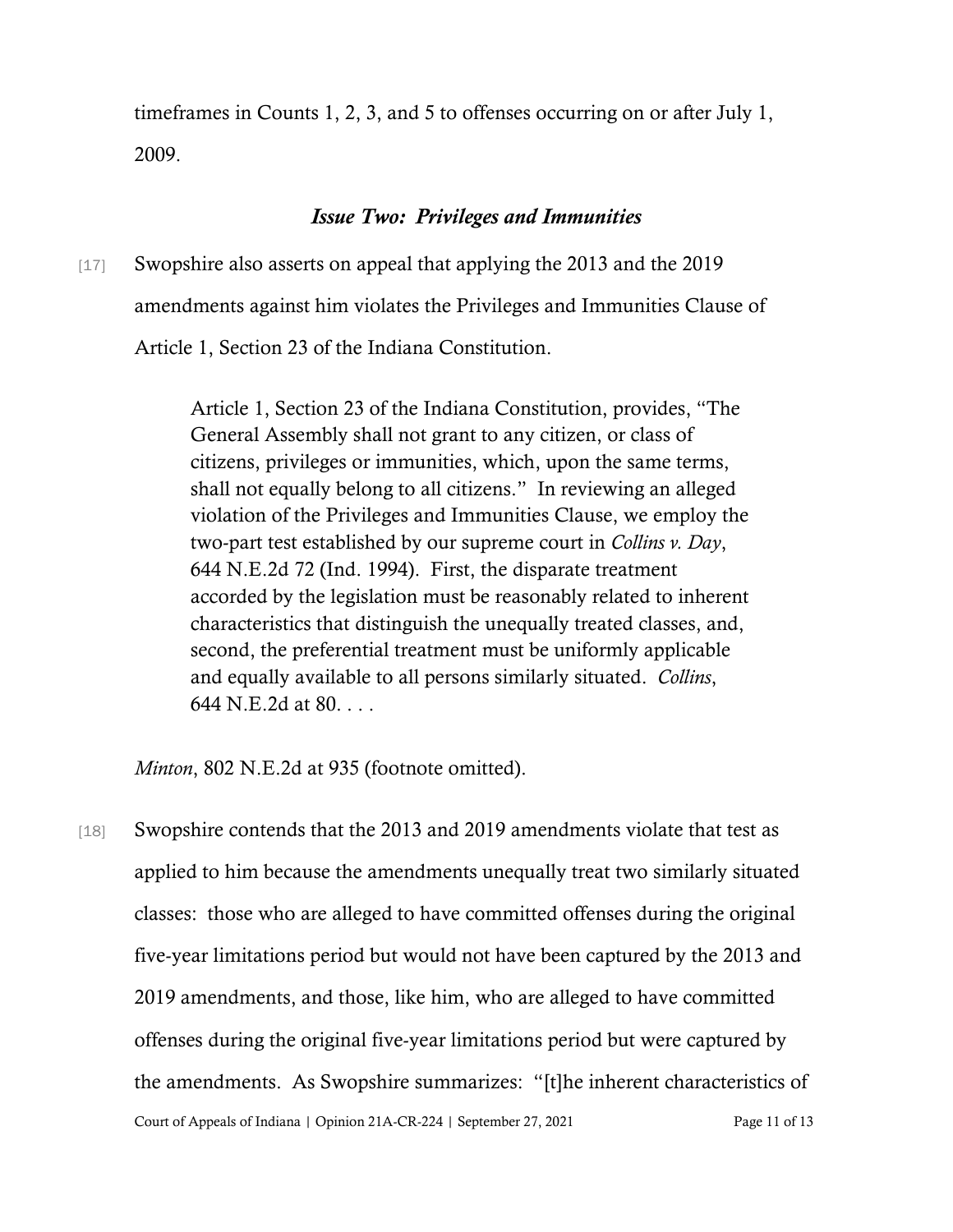these classes are identical but for the date their periods of limitation began to run." Appellant's Br. at 21. Of course, the date a period of limitations begins to run itself turns on the date of the alleged offense.

- [19] Thus, Swopshire's argument is that the date of the alleged offense is irrelevant for determining which persons are similarly situated under Article 1, Section 23. Our case law has routinely rejected that argument where substantive criminal law has been at issue. As our Supreme Court has said, "'the time of a crime is selected as an act of free will by the offender.' The criminal, not the State, chooses which statute applies." *Rondon v. State*, 711 N.E.2d 506, 513 (Ind. 1999) (quoting *State v. Alcorn*, 638 N.E.2d 1242, 1245 (Ind. 1994)). We have added: "upon alteration of the criminal law, individuals who subsequently commit an offense are not similarly situated and cannot be equated to those who had previously committed an offense." *Whittaker v. State*, 33 N.E.3d 1063, 1067 (Ind. Ct. App. 2015).
- [20] Swopshire notes that statutes of limitation are procedural law, not substantive law, and, as was the case here, they may be amended by the legislature after the commission of an offense, which in turn demonstrates that he could not have "cho[sen] which statute applies." *See* Appellant's Br. at 22. But we conclude that the reasoning from our substantive law applies to amendments to statutes of limitation: a person who is alleged to have committed an offense on a date that requires the application of one statute of limitations is not similarly situated to a person who is alleged to have committed the same offense but on a different date requiring the application of a different statute of limitations. The